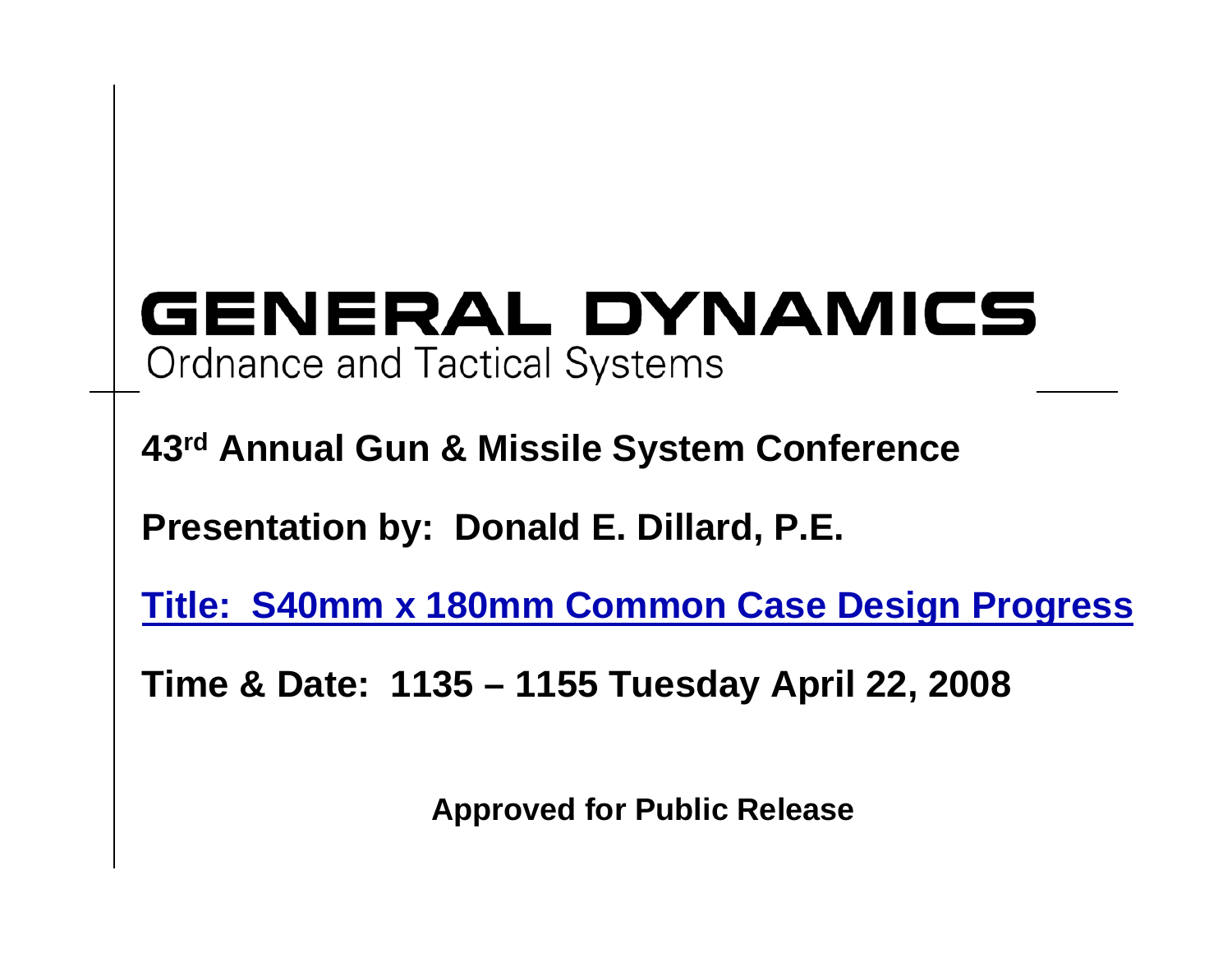#### **30/40mm Comparison ALACV Super 40mm**

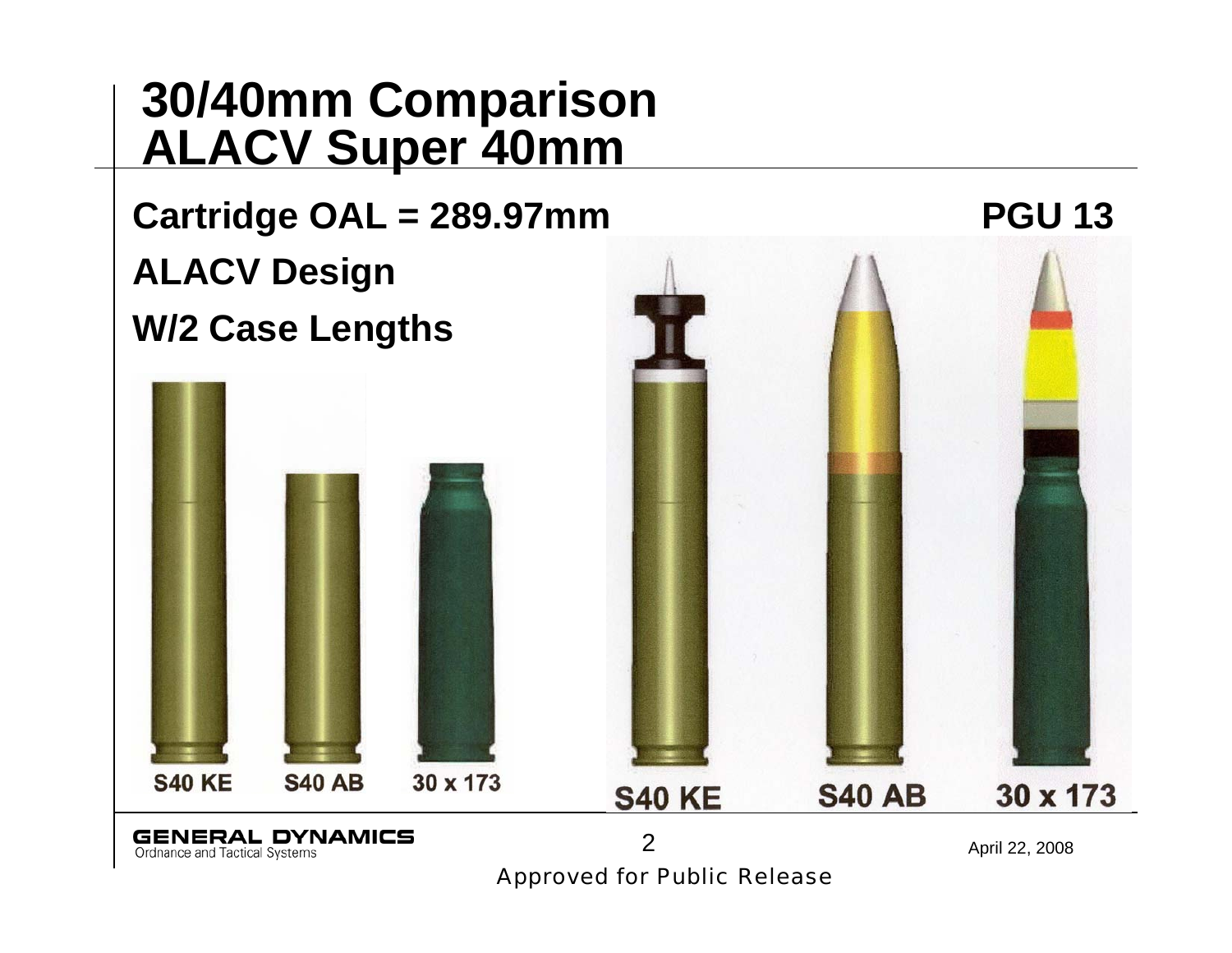### **S40mm ALACV with Steel Cases**

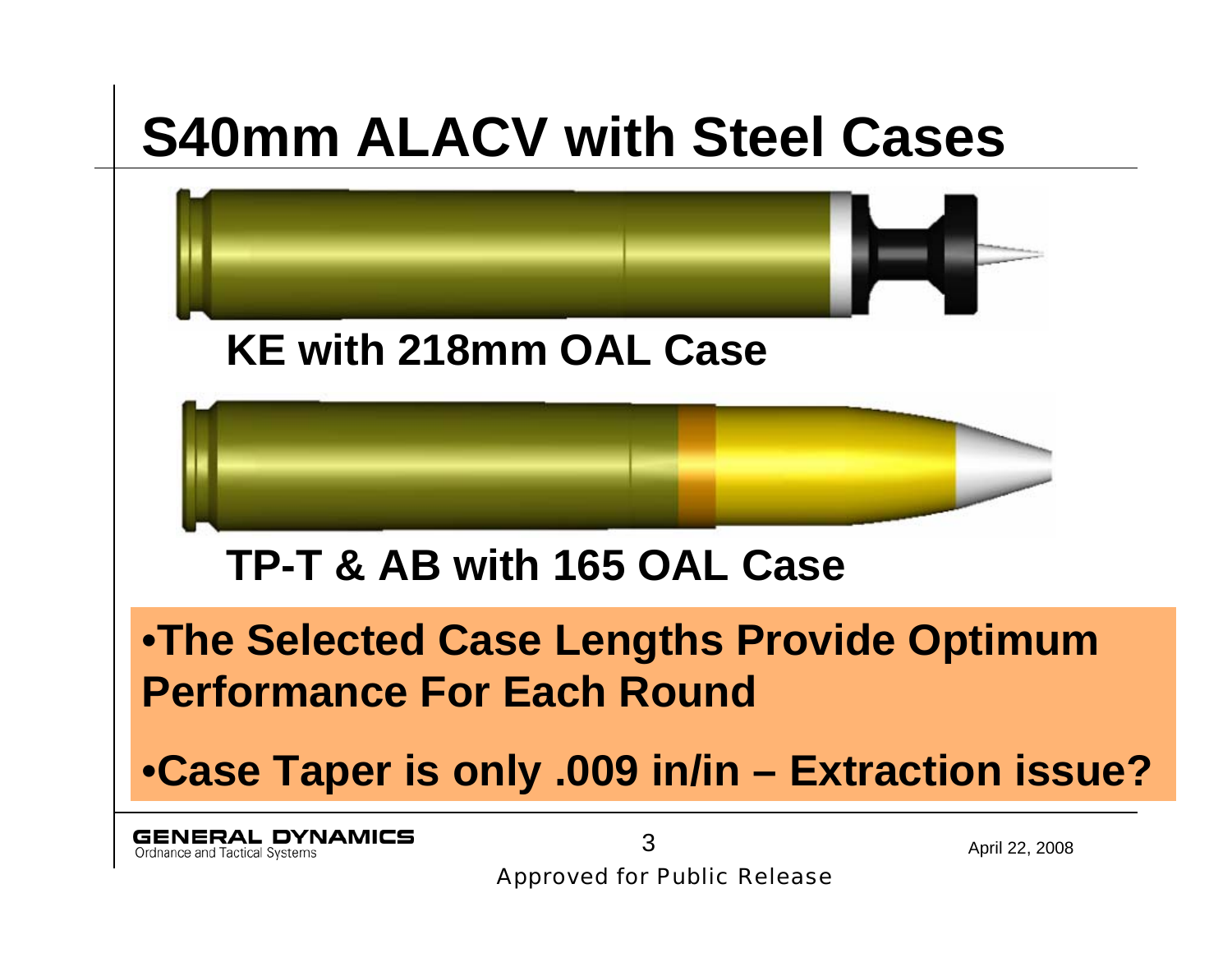#### **S40mm ALACV Demonstration Rounds**



#### **Free Travel Results in Excess Barrel Wear**

**GENERAL DYNAMICS** Ordnance and Tactical Systems

April 22, 2008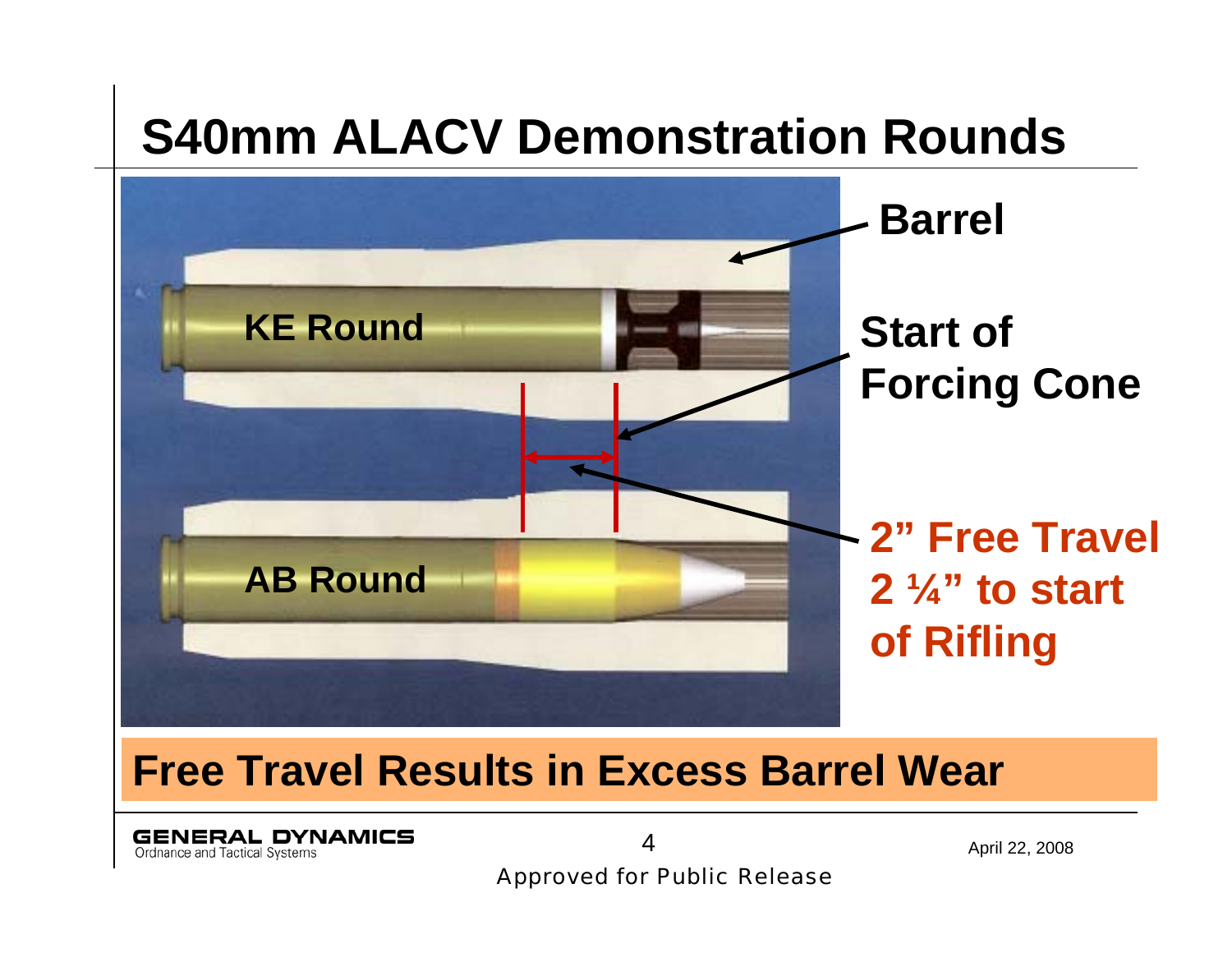#### **S40mm ALACV – Velocity vs. Travel**



**GENERAL DYNAMICS** Ordnance and Tactical Systems

April 22, 2008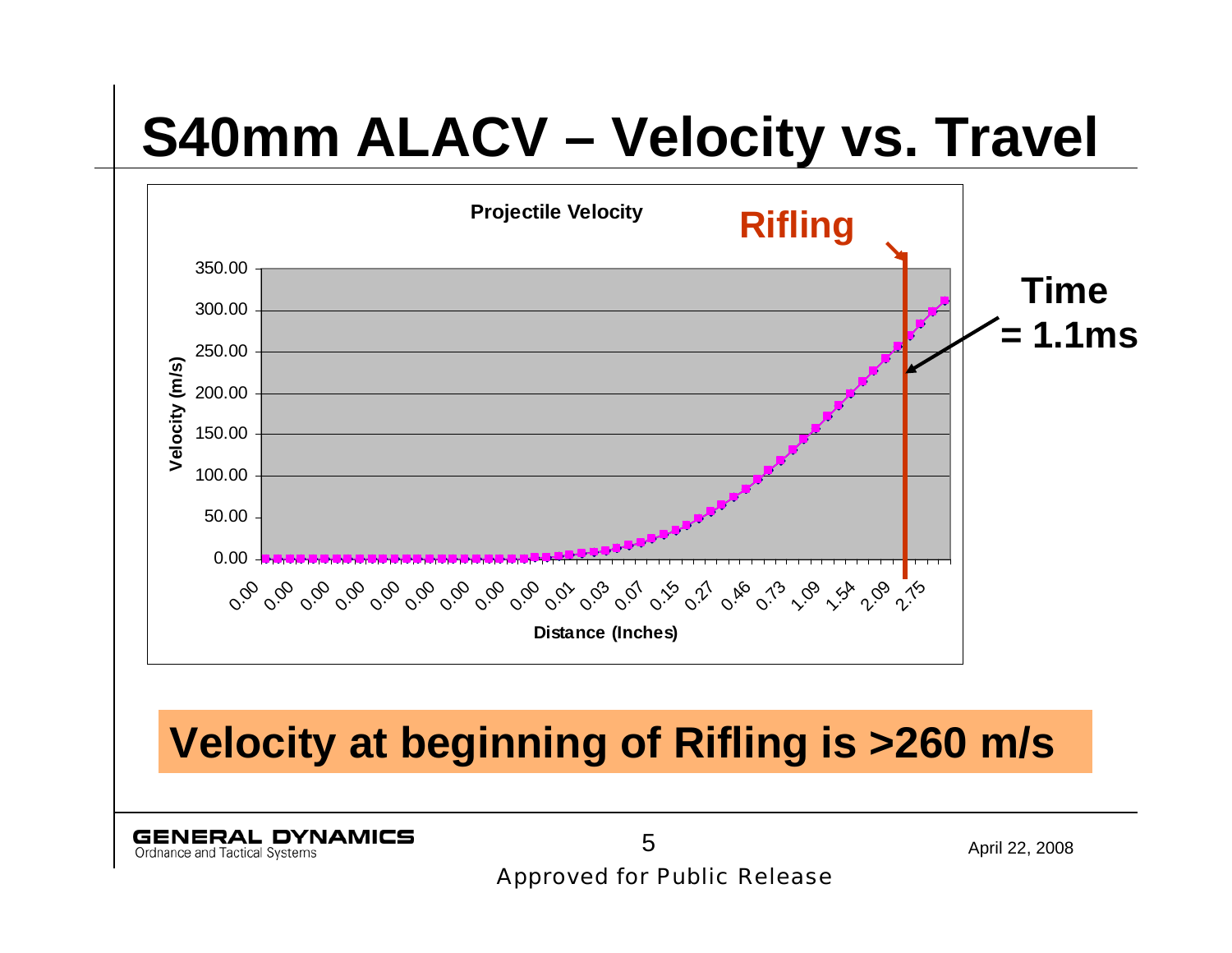### **S40mm Design Improvement**

- z **Common Case Length is a Necessity to Provide Long Barrel Life**
- **Increased Case Taper is Desirable**
- **Parametric Study Undertaken to Establish Optimum Length**
- z **Case Lengths Evaluated from 165mm to 215mm**
- z **180mm Selected – Provides Acceptable Taper and Area for AB Fuze Communication**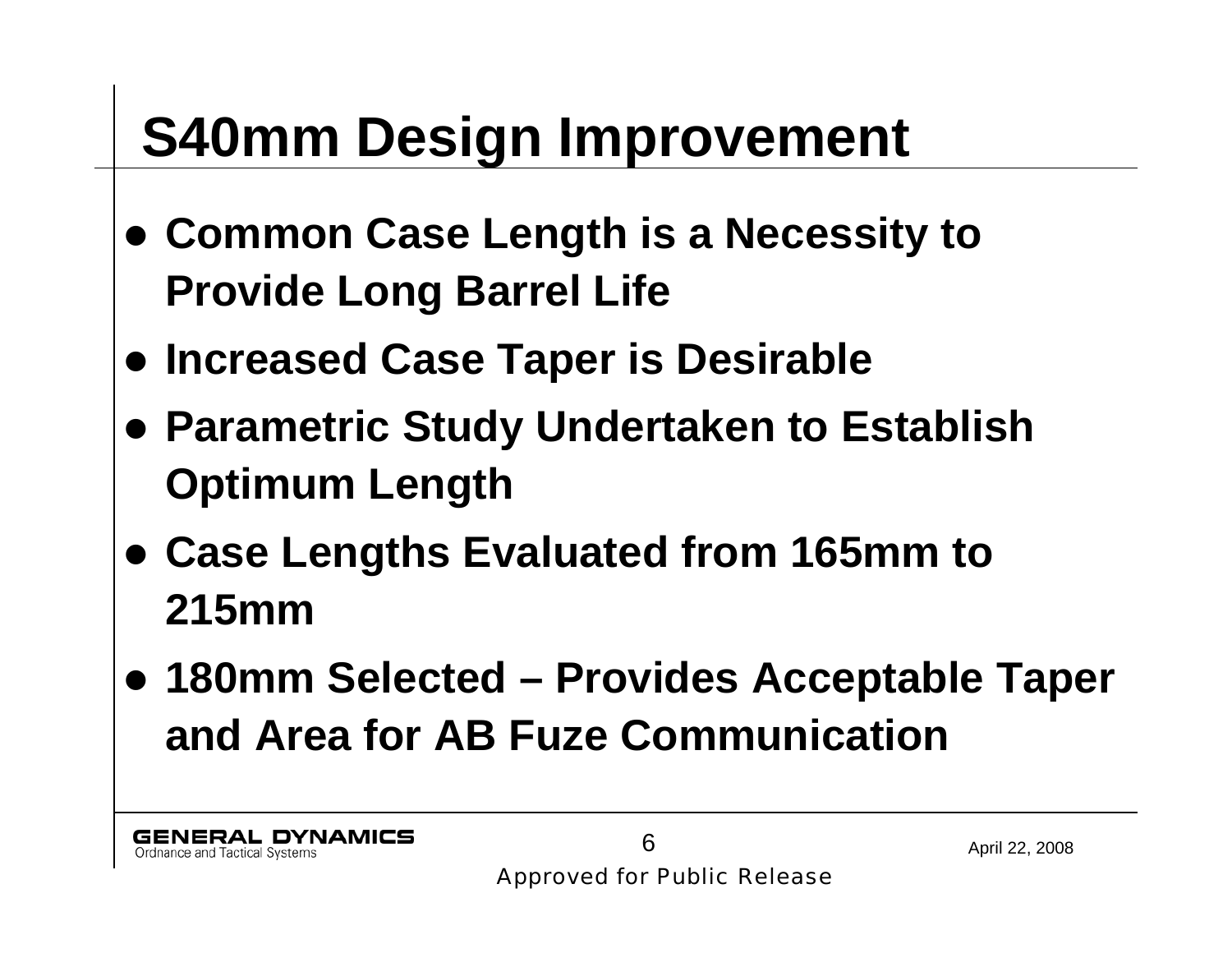#### **S40mm Case Comparisons**

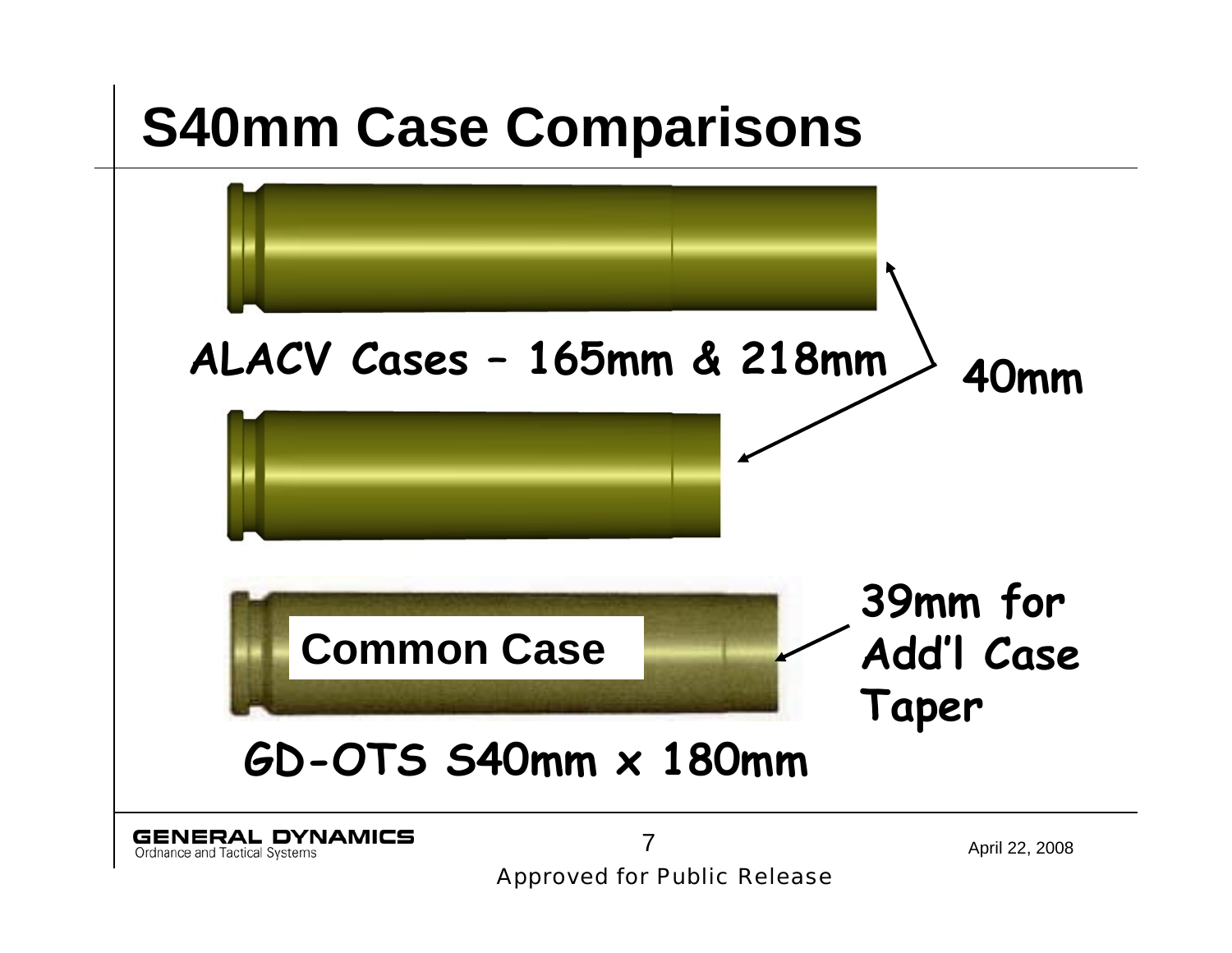### **S40mm Common Case**

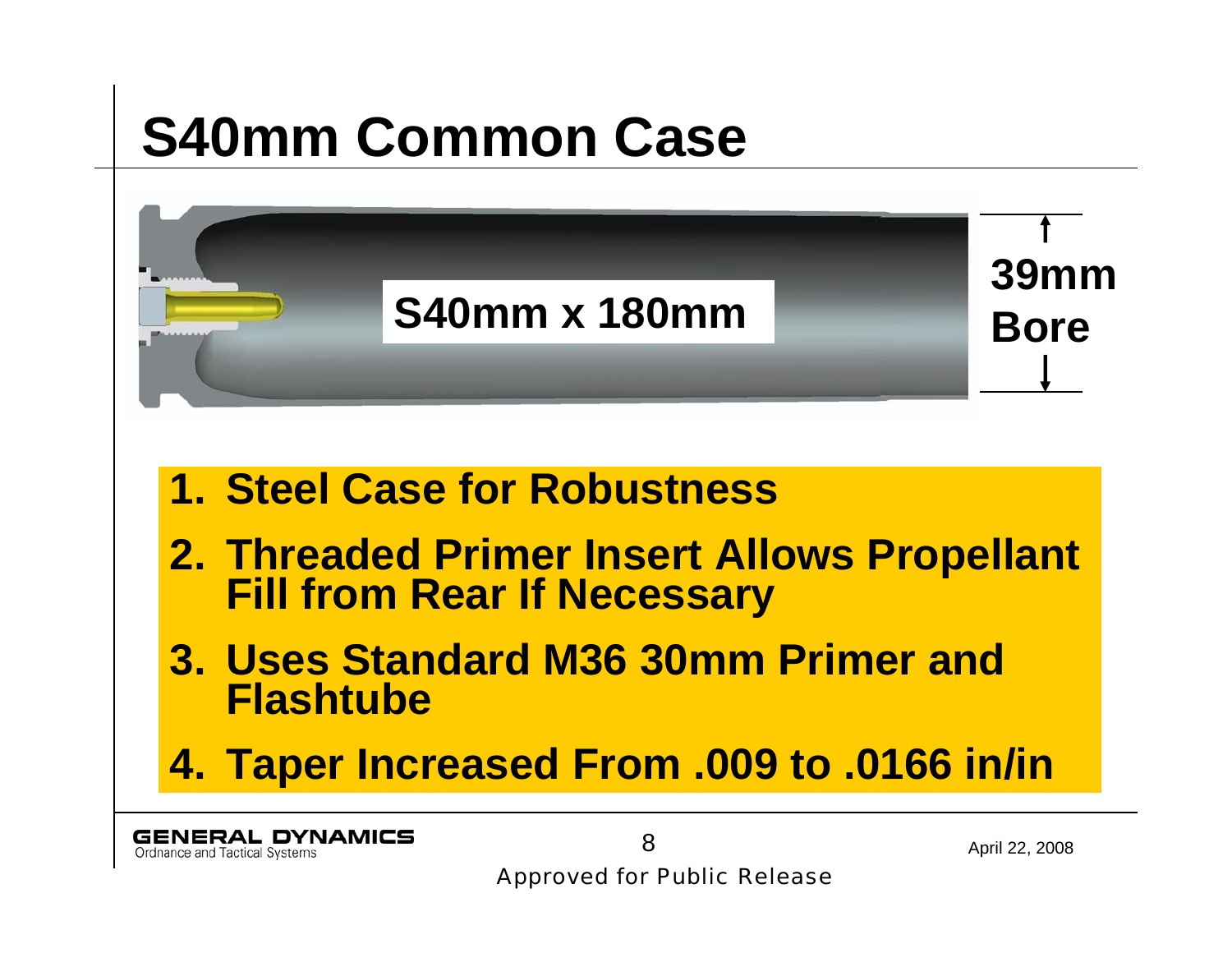## **S40mm With Common Case**



Ordnance and Tactical Systems

April 22, 2008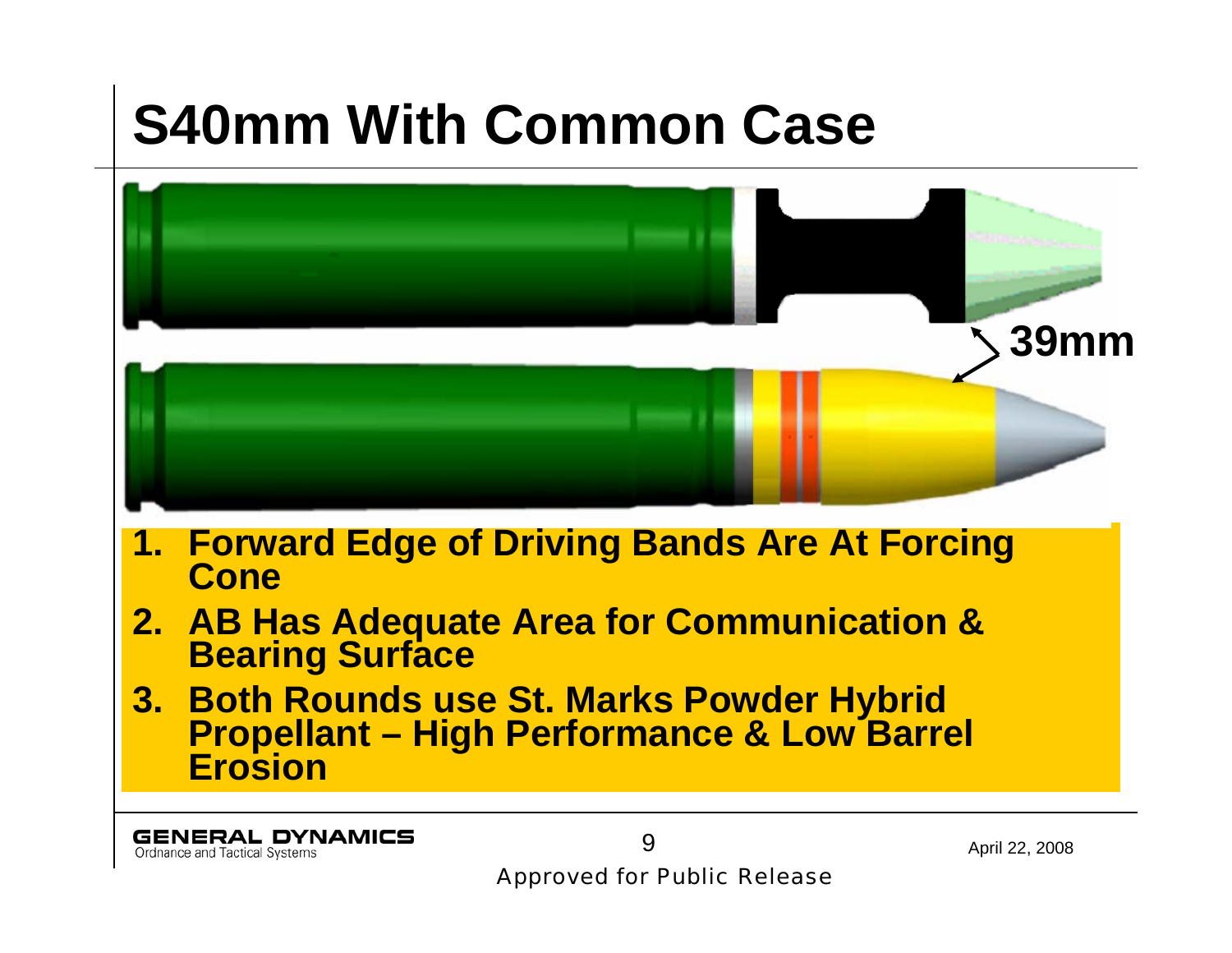### **Why S40mm?**

#### **30mm x 173 Shown Superimposed over S40mm**



- **4. Modest Cost Increase Over Tactical 30mm Rounds**
- **5. S40mm ALACV Demonstrated @ High Rate Burst in the MK44 Weapon**

**GENERAL DYNAMICS** Ordnance and Tactical Systems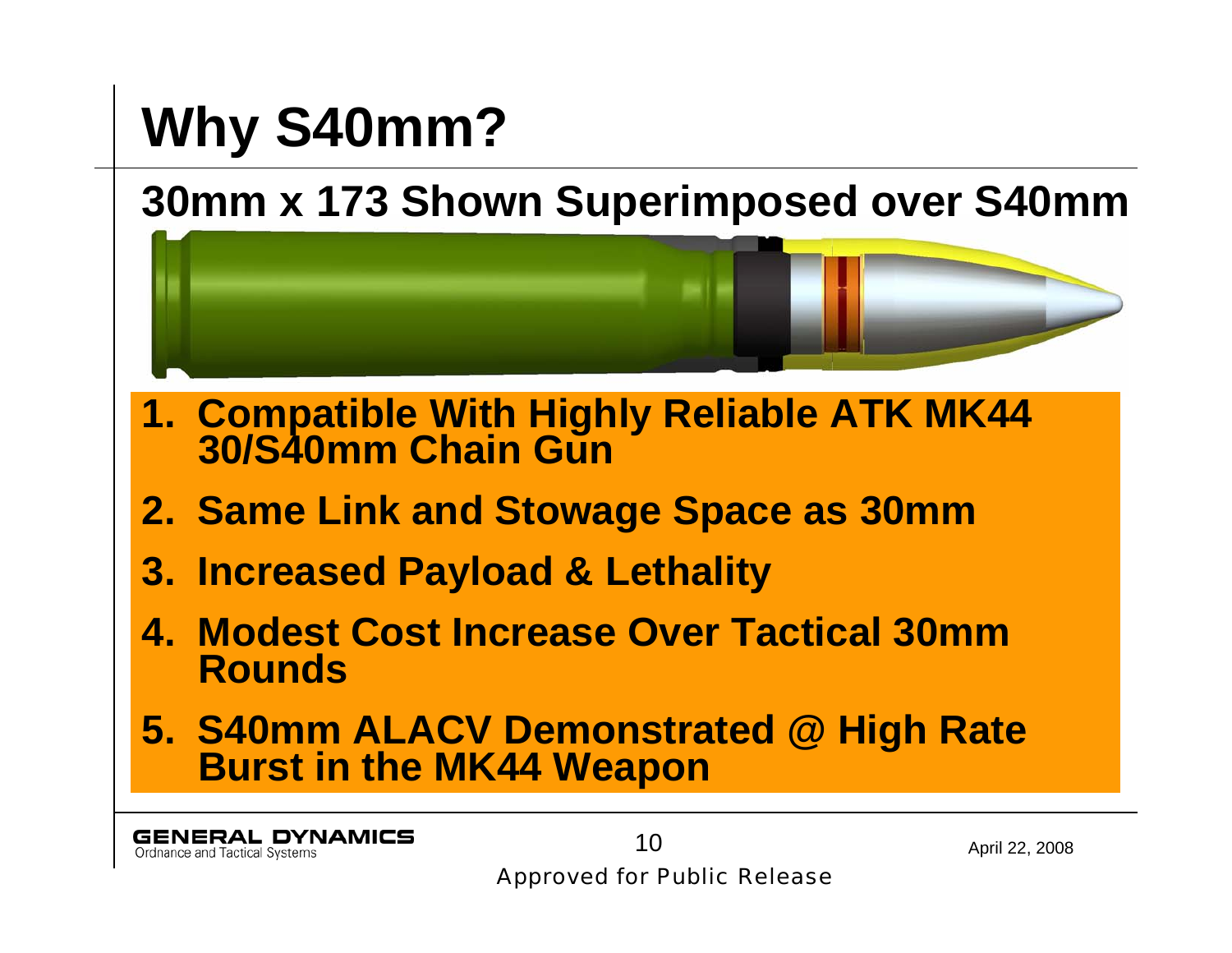### **Why S40mm APFSDS-T? Penetrator Comparisons**



#### **1. Muzzle Velocity Approx. Same as 25/30mm**

**2. S40mm Provides ~ 20% to 25% Penetration Increase over 30mm**

**GENERAL DYNAMICS** Ordnance and Tactical Systems

April 22, 2008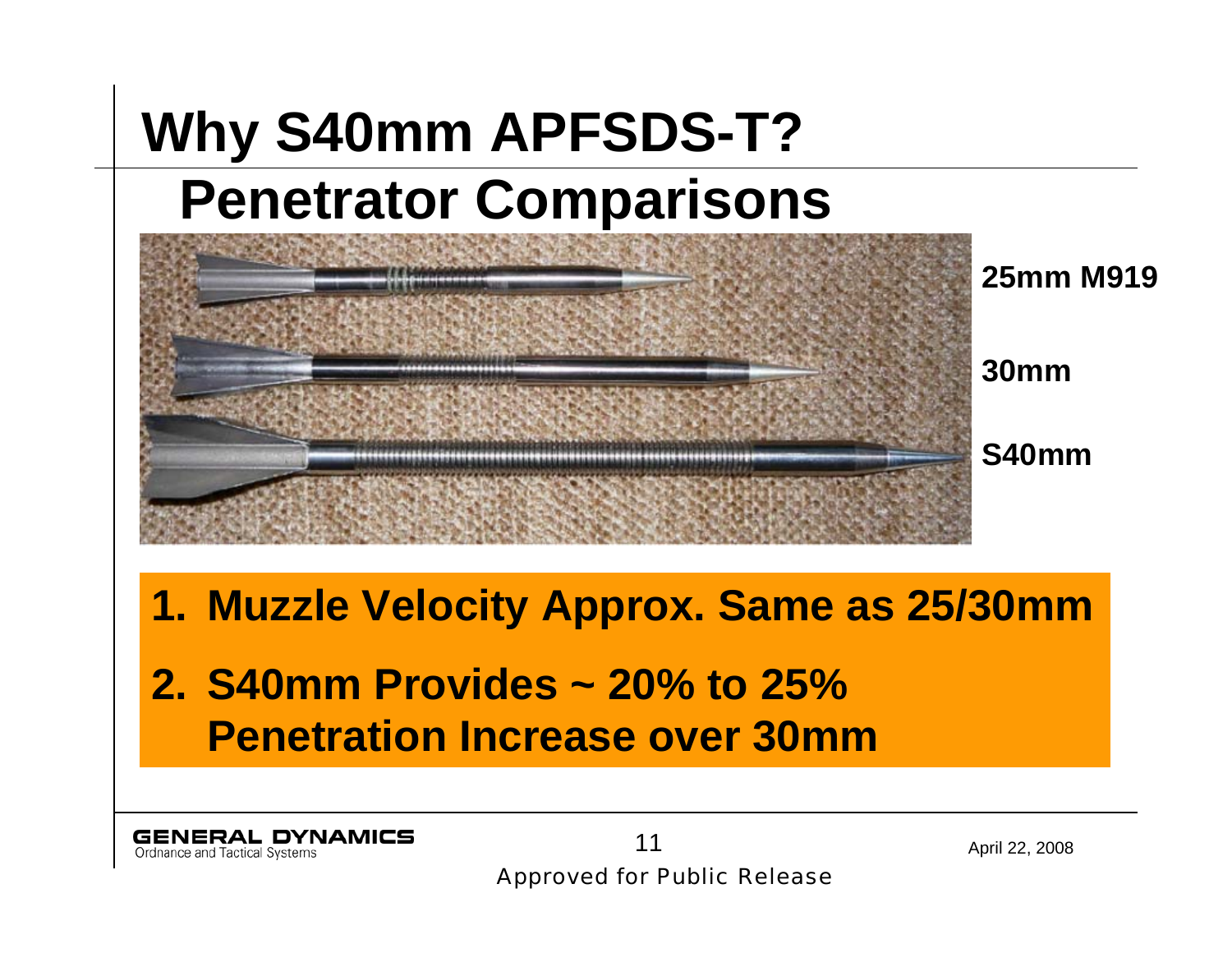## **Why S40mm HEAB-T?**

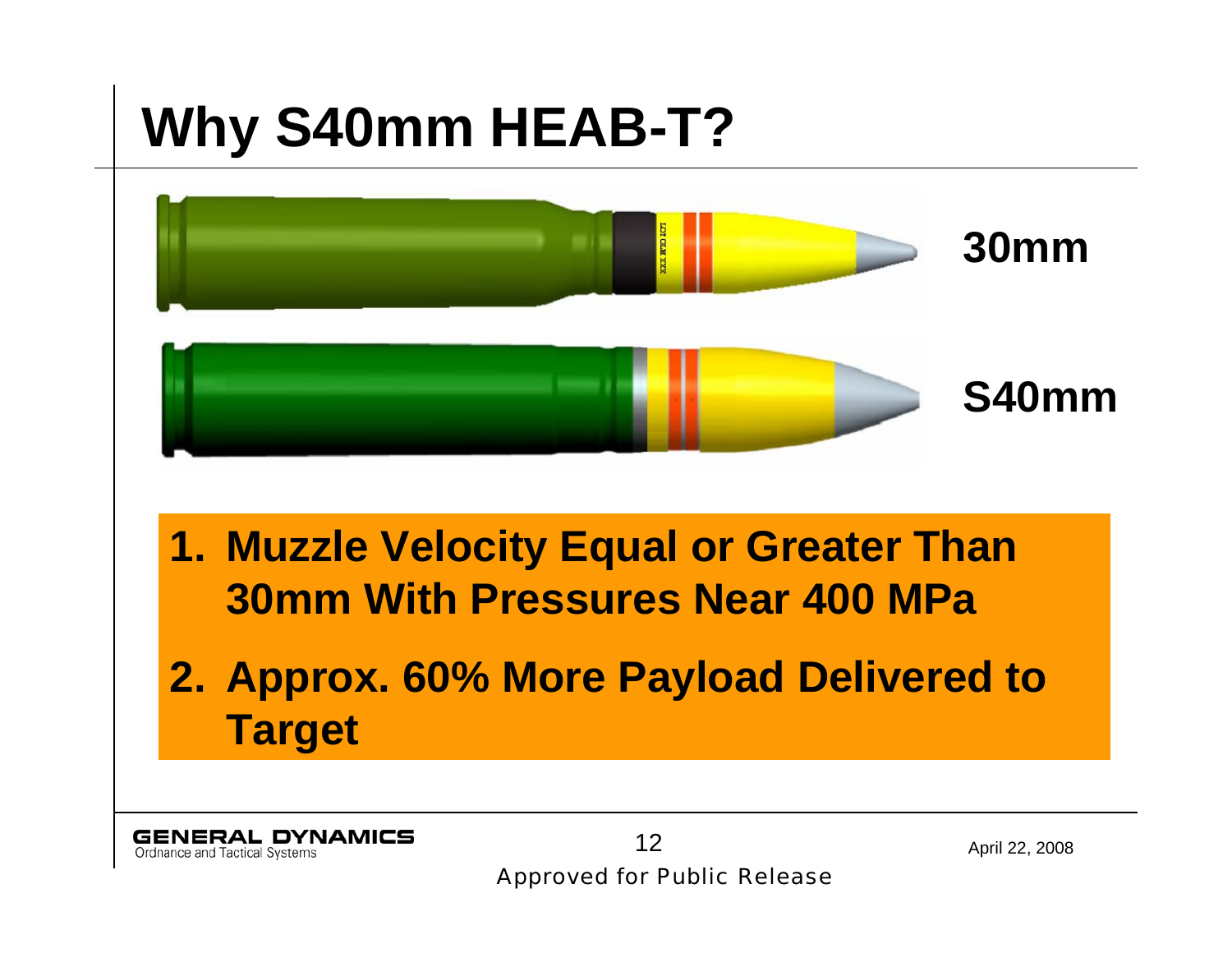## **S40mm Summary**

- z **S40mm Lethality is Greater Than 30mm**
- **High Vehicle Stowed Load Capacity**
- z **Modest Cost Increase Over 30mm**
- z **MK44 30/S40mm Chain Gun Uses a Highly Reliable and Proven Design**
- **S40mm Common Cases Available in July 08**